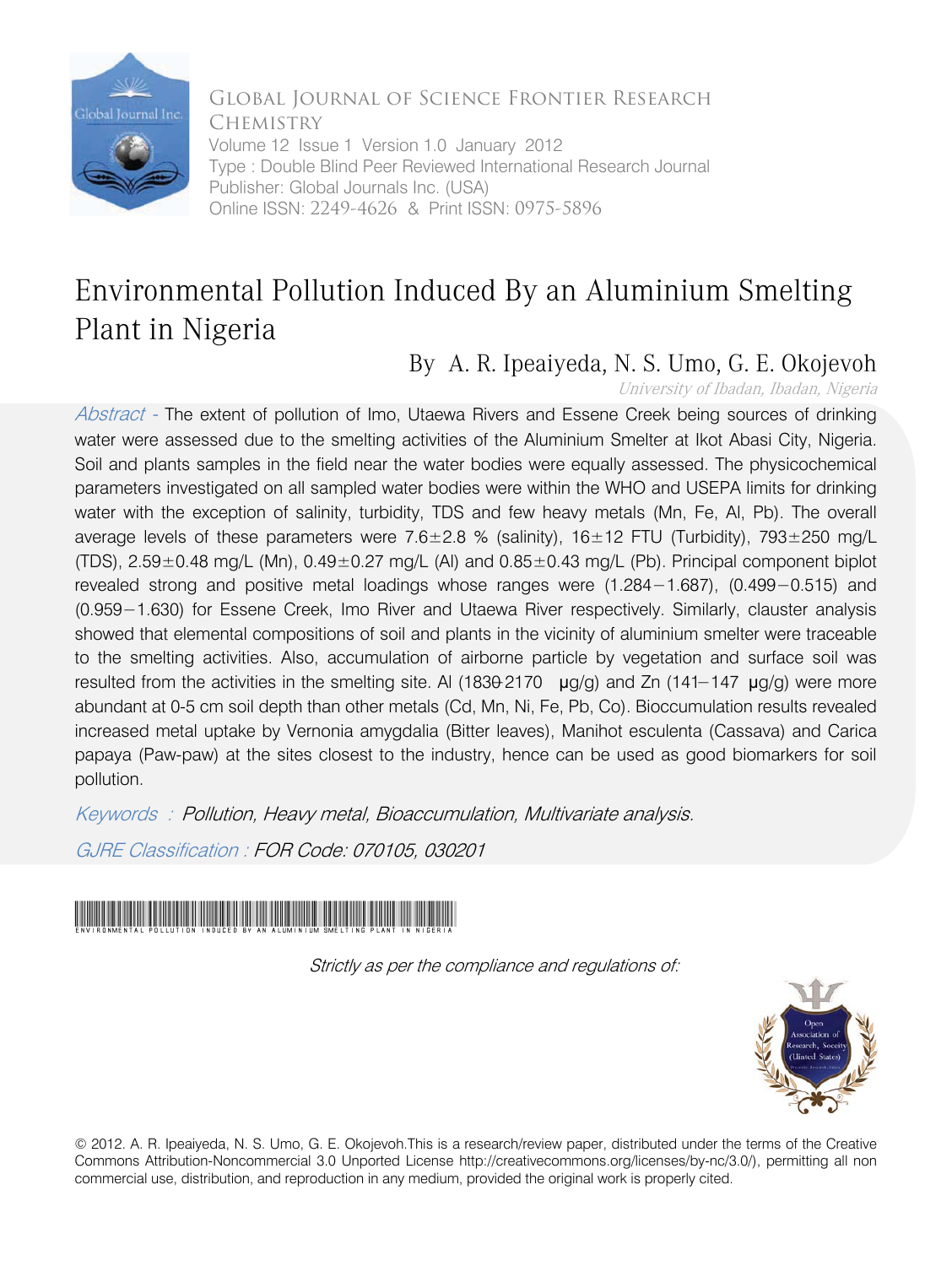# Environmental Pollution Induced By an Aluminium Smelting Plant in Nigeria

A. R. Ipeaiyeda<sup>«</sup>, N. S. Umo<sup>o</sup>, G. E. Okojevoh<sup>β</sup>

Abstract - The extent of pollution of Imo, Utaewa Rivers and Essene Creek being sources of drinking water were assessed due to the smelting activities of the Aluminium Smelter at Ikot Abasi City, Nigeria. Soil and plants samples in the field near the water bodies were equally assessed. The physicochemical parameters investigated on all sampled water bodies were within the WHO and USEPA limits for drinking water with the exception of salinity, turbidity, TDS and few heavy metals (Mn, Fe, Al, Pb). The overall average levels of these parameters were 7.6±2.8 % (salinity), 16±12 FTU (Turbidity), 793±250 mg/L (TDS), 2.59±0.48 mg/L (Mn), 0.49±0.27 mg/L (Al) and 0.85±0.43 mg/L (Pb). Principal component biplot revealed strong and positive metal loadings whose ranges were (1.284−1.687), (0.499−0.515) and (0.959−1.630) for Essene Creek, Imo River and Utaewa River respectively. Similarly, clauster analysis showed that elemental compositions of soil and plants in the vicinity of aluminium smelter were traceable to the smelting activities. Also, accumulation of airborne particle by vegetation and surface soil was resulted from the activities in the smelting site. Al (18302170  $\mu$ g/g) and Zn (141−147 µg/g) were more abundant at 0-5 cm soil depth than other metals (Cd, Mn, Ni, Fe, Pb, Co). Bioccumulation results revealed increased metal uptake by Vernonia *amygdalia* (Bitter leaves), *Manihot esculenta* (Cassava) and<br>*Carica nanava* (Paw-naw) at the sites closest to the industry *Carica papaya* (Paw-paw) at the sites closest to the industry,<br>hence can be used as good biomarkers for soil pollution hence can be used as good biomarkers for soil pollution.<br>Keywords : Pollution, Heavy metal, Bioaccumulation,

Multivariate analysis.

## I. INTRODUCTION

melting of aluminium does not come without its environmental problems. There have been a number of recent studies investigating the emissions of various pollutants during the aluminum smelting process. Some of the studies were laboratoryscale investigations which quantitatively determined the species present in flue gases (Wei, 1996). Other investigation concentrated on the emissions from aluminium smelters. The pollutants identified in the studies were chlorinated organic compounds (Laue et al., 1994; Westberg and Selden, 1997), organic compounds containing chlorine and sulphur (Sinkkonen et al., 1994), polycyclic aromatic hydrocarbons (PAHs) (Aittola et al., 1993; Westberg and Selden, 1997; Healy et al., 2001), heavy metals (Kozanoglou and Catsiki, S

1997). PAHs in general are mutagenic and/or carcinogenic in nature. Also, heavy metal load from smelting activities near water bodies has been proved to result in contamination of river and has various implications on the ecosystem (Ellis, 1987, Vucadin and Odzak, 1991, Malea and Haritonidis, 1995; Kozanoglou and Catsiki, 1997). These toxic pollutants may eventually reach human bodies through the food chains and inhalation of polluted air. In addition, the dumping of smelting by-products in aluminium smelter inhabited areas brings up crucial questions about the degree of metal contamination and the effects on human life. Regions near such activities need to be under investigation in order to avoid gross pollution.

It was for this reason that this investigation was conducted on the aluminium smelter in Ikot Abasi city, Nigeria. The surrounding vegetation has turned yellowish and some of the agricultural plants around the vicinity of the factory have been observed for poor growth and yield. Consequent upon this, there is possibility that the vicinity of the company is susceptible to pollution arising from the smelting activities. The parameters mentioned in this study were metals, salinity, dissolved cations and anions. The aims of the study were to investigate the surface water quality of water bodies in the vicinity of aluminium smelter, and distribution of heavy metals in soil and plants. This study provides background information on the environmental status of the vicinity of aluminium smelter in the tropical area of south-south region of Nigeria.

## II. MATERIALS AND METHODS

## a) Sampling area

The Aluminium smelter at Ikot Abasi city is in the southern part of Nigeria where aluminium smelting activities have been on-going for more than a decade. It is the second largest producer of primary aluminium in the world (BNW News, 2004; World Bank, 2009). The smelting site is located at latitude 4°34'N and longitude 7°54 'E and bordered by water bodies namely Imo River that opens-up to Atlantic Ocean, Utaewa River and Essene Creek. The area belongs to the southern rain forest climate and is relatively populated. A control site was located at about 3km upstream of Essene Creek. Figure 1 shows the Aluminium smelter company and the sampling locations. The description of locations, sample codes and the type of samples collected are highlighted in Table 1.

2012

Author *<sup>α</sup>* : Department of Chemistry, University of Ibadan, Ibadan, **Nigeria** 

Author<sup>2</sup> : School of Earth and Environment, Institute for Climate and Atmospheric Science, United Kingdom. Tel.: + 234(0) 833 -394-8469, E-mail : ayosade2003@yahoo.com, ar.ipeaiyeda@mail.ui.edu.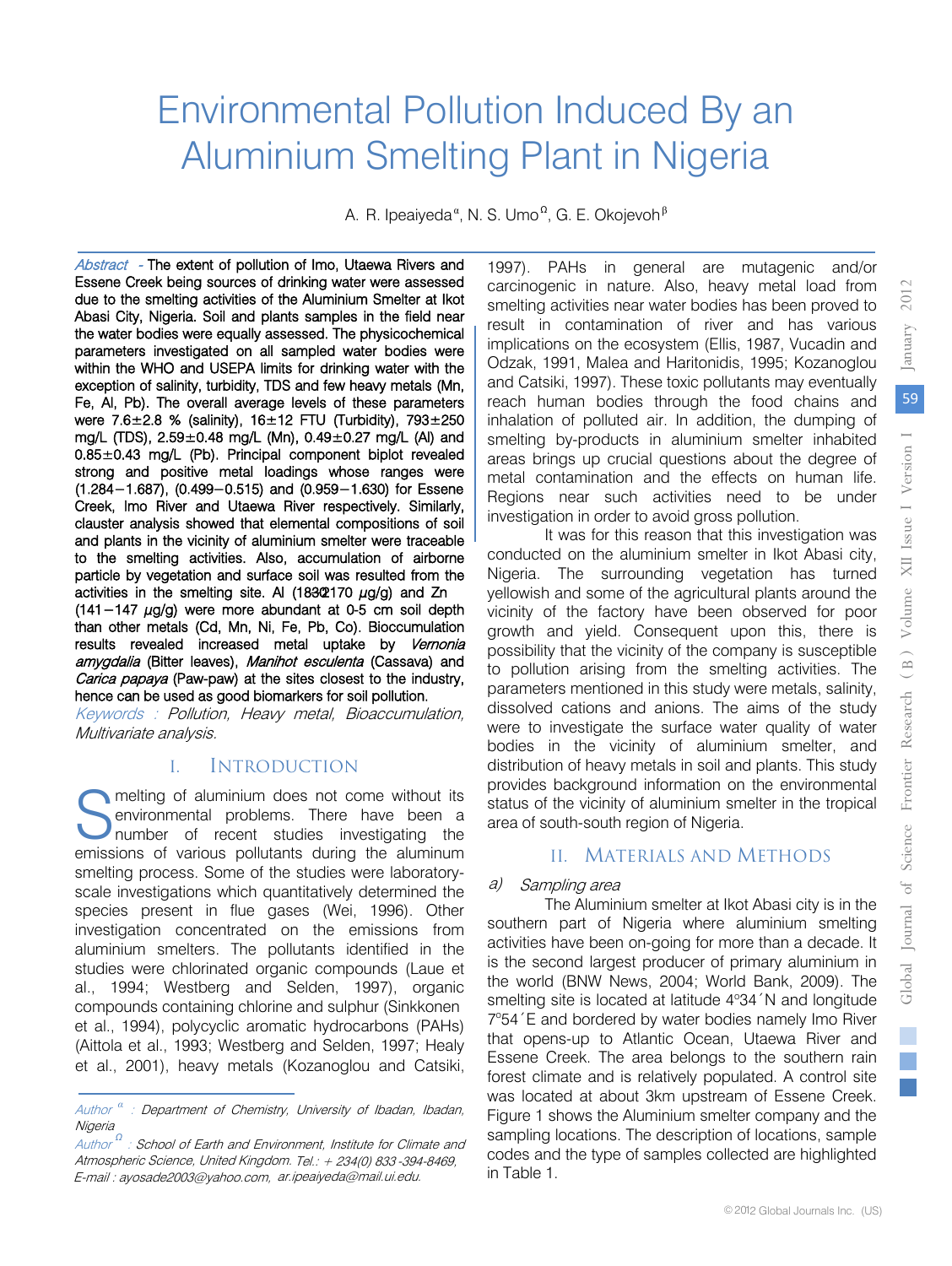### b) Sample Collection and preservation

Water samples were collected monthly between September 2009 and December 2009 from Imo River (IR), Utaewa River (UT) and Essene Creek (EC) at eight locations each. Eight water samples were equally collected from Jaja Creek (JC) situated at the control site with thoroughly cleaned polyethylene bottles without disturbing the water. Water samples collected for metal analyses were acidified with  $HNO<sub>3</sub>$ .

Soil and plant samples were collected from three locations [Pot Room (PR), Jetty (J), and Cast House (CH) ] on the fields near the company as well as from the field near Jaja Creek situated at the control site. Leaves of Cassava (Manihot esculenta), Paw-paw (Carica papaya) and Bitter leaves (Vernonia amygdalia) were collected and thoroughly washed with distilled water. The vegetation samples were dried in an oven at 60 °C, and ground with agate mortal and pestle. The samples were then sieved with 0.5mm mesh size and kept in polythene bags. The air-dried soil samples were pulverized with agate mortar and pestle to a fine powder and then sieved through a 100 - mesh screen sieve to obtain homogenous particles.

#### Sample preparation and analysis c)

 vegetation samples were equally weighed into vitreosil Five grams of soil samples was digested with 50mL of aqua regia (HCl and  $HNO<sub>3</sub> - 3:1$  v/v) in a beaker placed on hot plate in a fume hood for 1 hour. The filtered extract was used for metal analysis. The crucibles and nitric acid was added as an ashing aid just before the commencement of ashing. The vegetation samples were dry-ashed in a muffle furnace at 500 °C. The ash was dissolved with hot 2M HNO<sub>3</sub> and was filtered where necessary. Extract of the soil and vegetation samples were analysed for cadmium, manganese, zinc, nickel, iron, aluminium, lead and cobalt using atomic absorption spectrophotometer (UNICAM 939/59). Quality control of metal measurements in soil, vegetation and water was verified by including blanks and carrying out recovery study by spiking. All recoveries were within the range of 92.3-98.7 %. A blank sample was incorporated for every ten soil and vegetation extracts analysed. The acid solutions used for extraction were made from Analar grade stock acids, while the distilled water was doubled deionised. Standards for the atomic absorption analysis were obtained as the commercial BDH stock metal standards from which working standards were prepared by appropriate dilution. For other water quality parameters, the analytical data quality was ensured through careful standardization, procedural blank measurements and duplicate samples.

Conductivity and salinity were recorded with a HACH conductivity/salinity meter model CO150, dissolved oxygen was determined by the alkali-azide modification of Winkler's technique, alkalinity was determined titrimetrically while nitrate was determined

© 2012 Global Journals Inc. (US)

colorimetrically using phenoldisulphonic acid method. Phosphate and sulphate were determined colorimetrically using ascorbic acid and turbidimetric methods respectively according to the standard method (APHA –AWWA,1998).

### Data treatment and multivariate statistical methods d)

 Whisker Plots (Winderlin et al., 2001). All mathematical Duncan multiple range test of variable at  $p <$ 0.05 was used to ascertain statistical significance in the soil quality data. Multivariate analysis of the data was performed through Cluster Analysis (CA) and Principal Component Analysis (PCA). The distributions of metals within soil profile were represented by means of Box and and statistical computations were made using Excel 2003 (Microsoft, 2003) and STATISTICA 6.0 (StatSoft, Inc., USA, 2001).

#### RESULTS AND DISCUSSION III.

 creek) around the smelting company for beneficial The results of the physicochemical parameters conducted on the water samples from the Imo, Utaewa Rivers, Essene Creek and Jaja Creek are summarized in Tables 2 and 3. Table 4 specifically gives the averages and ranges for parameters used to assess the suitability of these water bodies (Imo , Utaewa Rivers and Essene purposes such as drinking and industrial use. In all the sampled water bodies, the physicochemical parameters as shown in Table 4 were generally within the WHO and USEPA guidelines for drinking water with the exception of salinity, turbidity, TDS and few heavy metals (Mn, Fe, Al, and Pb).

The pH values of water from the Imo River, Utaewa River, Essene and Jaja Creeks were within the range of 6.1 and 7.2. Water from the rivers and creeks could be considered acidic since their average pH values were below 7.0. Water pH of 6.3±0.2 and 6.5±1.1 for Essene and Utaewa were the least and highest averages values (Table 2) and were significantly different from the average water pH of Jaja Creek at the control site. Acidification of water samples could have led to the release of loosely bonded ions present on the surface of suspended particle matter; thereby increasing the metal concentration in water samples. Essene Creek and Utaewa River revealed turbidity levels of 25.3±2.1 FTU and 25.0±2.5 FTU respectively, which were significantly higher than the WHO limit of 5 FTU (Table 2). The TDS constituent of Imo River, when compared to the same constituent of Essene Creek and Utaewa Rivers, was indeed higher by factors 3.99 and 3.19 respectively. Correspondingly, sulphate was higher by factors of 0.34 and 0.52 respectively. The average levels of TDS and sulphate for the Imo River water were 1370±21mg/L and 547±71 mg/L respectively (Table 2). High level of TDS is traceable to the impact of navigation on the river.

The average salinity for the Imo River was 13.0±1.1% while 3.2±0.4% and 4.8±0.7% were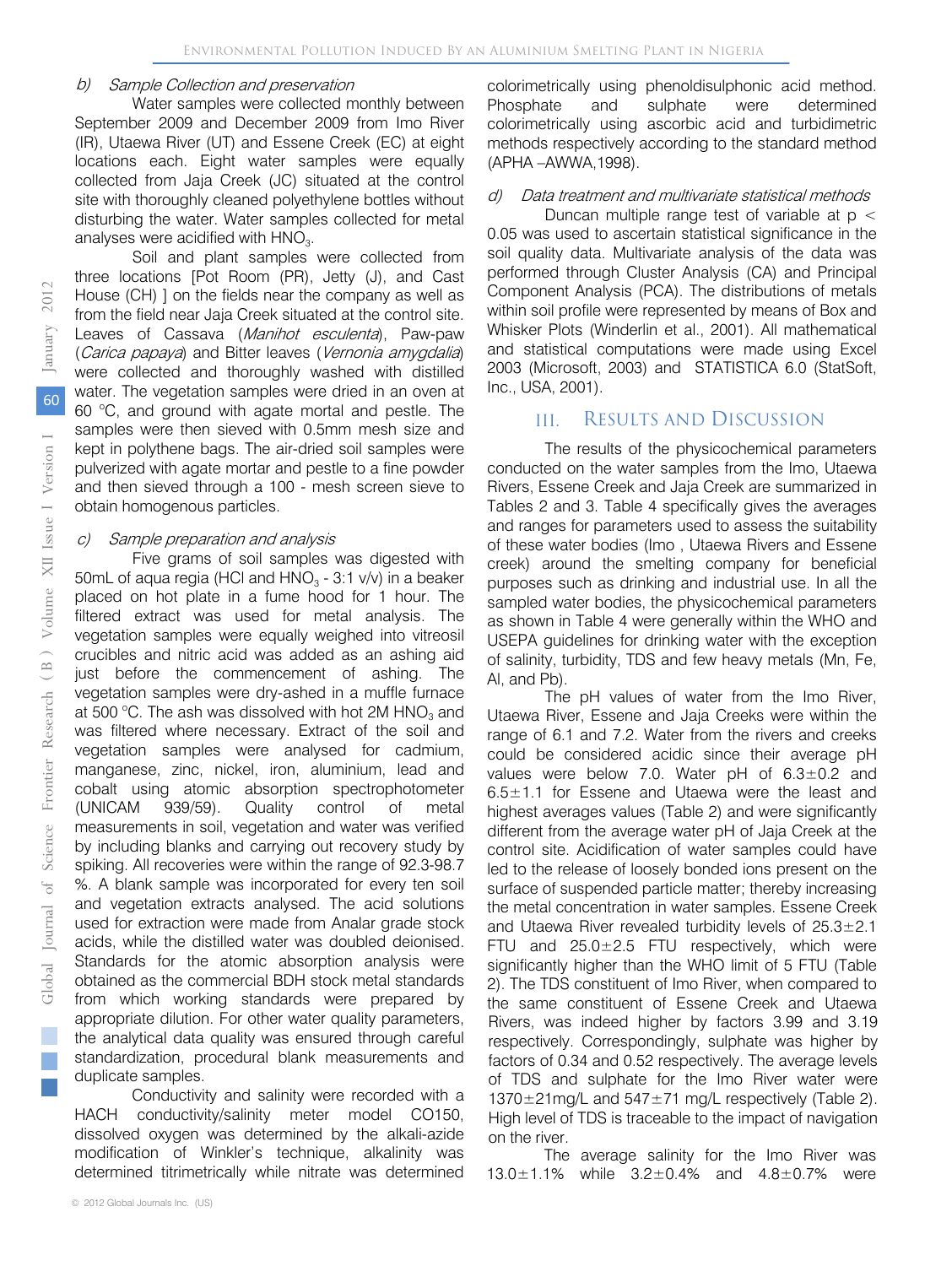obtained for the Essene Creek and Utaewa River. These salinity levels were observed to exceed the limit of 0.5%, thus making the water toxic to sensitive freshwater life and not portable for human consumption. High salinity level indicates an increase in the concentration of total dissolved solids in water and can often be detected by an increase in the chloride, an important anion of many dissolved salts. A positive correlation coefficient (0.526) between TDS and salinity was observed. Increases in salinity up to 0.1 % (1,000mg/L) can have lethal and sub lethal effects on aquatic plants and invertebrates (Hart et al., 1991). The observed salinity levels for the Essene Creek, Imo and Utaewa Rivers are high enough to induce a variety of other effects within both aquatic and terrestrial ecosystems. These effects include acidification of the water bodies (Lofgren, 2001), mobilization of toxic metals through non-exchange (Norrstron and Bergstedt, 2001), changes in mortality and reproduction of aquatic plants and animals (Strayer and Smith, 1992; James et al., 2003; Eaton et al., 1999), altered community composition of plants (Eaton et al., 1999; Richburg *et al*, 2001; Elshahed *et al.*, 2004). At relatively low concentration of salinity, salt has been shown to inhibit denitrification (Cunningham, et al., 2009, 2010; Kaushal, et al., 2005) a process critical for removing nitrate and maintaining water quality in surface waters. Increased salinity is an important ecological variable in explaining the extremely low abundance and diversity of freshwater life observed in the Imo and Utaewa Rivers.

The water quality monitoring data (Table 2) found its application in the classification of rivers into utility classes based on quality indices. Some water quality indices have been reported in different part of the world ( Pesce and Wunderlin, 2000; Simeonov et al., 2000). There is no water classification index established for Nigerian rivers and streams yet. However, the well utilized water index of Prati et al. (1971) was applied to the data of this study using the parameters pH, turbidity, suspended solids, DO, BOD, and COD. The categories of classification ranged from Utility Class I to V which corresponds to excellent for drinking, irrigation and industrial use without treatment (Class I), suitable for drinking (Class II), slightly polluted (Class III), polluted (Class IV) and heavily polluted water which is not fit for any of these beneficial purposes (Class V). Based on the Prati scale, Imo River, Essene Creek and Utaewa River are categorized under Class III (Table 3) which is indicative of water not suitable for beneficial purposes such as drinking, irrigation and industrial use, but may be rigorously treated for use by private consumers. The classification showed that Jaja creek at the control site fell into Class II reflecting that its water sample is suitable as sources of municipal water supply.

The overall average concentrations of Mn, Fe, Al and Pb (Table 4) in surface waters studied were higher than the WHO and USEPA limits and hence the waters portability are impaired for drinking. The only exception was the zinc with concentration lower than the USEPA limit of 5.0 mg/L. The Imo River contained Mn, Fe and Al levels of 2.52±0.71 mg/L, 0.37±0.10 mg/L and  $0.77\pm0.13$  mg/L respectively. The respective corresponding concentrations in Essene Creek were  $2.62 \pm 0.42$  mg/L,  $0.59 \pm 0.41$  mg/L and  $0.52 \pm 0.08$  mg/L while Utaewa River contained 2.70±0.30 mg/L,  $0.49\pm0.05$  mg/L and  $0.15\pm0.03$  mg/L respectively. These metal concentrations that were above the limits may be attributed to deposits resulting from the company's smelting activity. The Imo River (IR) and Essene Creek (EC) serve as water channels to ships bringing the raw materials for the company and other commercial activities. The discharge from exhausts of ships and speed boats using leaded fuels explains the high lead levels of  $0.90\pm0.17$ mg/L and  $0.84\pm0.50$  mg/L in waters from the Imo River and Essene Creek. The high concentrations of aluminium with ranges of 0.67– 0.91 mg/L and 0.50–0.60 mg/L for Imo River and Essene Creek (Table 3) are not unexpected as alumina (Al<sub>2</sub>O<sub>3</sub>) being the major raw material used in the company splits into water bodies occasionally during off-loading to the conveyor belt.

Principal Components (PC) analysis was performed on the standardized data matrix (Table 5) of metal concentrations in surface water samples. This is necessary to explain the structure of the underlying data set. The experimental data was standardized in order to avoid mis-calculation due to wide differences in data dimensionality (Liu et al., 2003). Standardization tends to increase the influence of small variance and reduce of large ones. Furthermore, the standardization procedure eliminates the influence of different units of measurement and renders the data dimensionless (Benza-Deano et al., 2008). Liu et al. (2003) classified the factor loading as "strong", "moderate", and "weak" corresponding to absolute loading values of >0.75, 0.75-0.50 and 0.50-0.30 respectively. The first component (PC1) explained 62.2% of total variance (Table 5) and has strong and moderate positive metal loadings for water from Essene Creek (1.284- 1.687) and Imo River (0.499-0.515). Principal component biplot in Figure 2 indicates that Al, Pb, Co and Fe are associated with the strong and metal loadings in PC1.Essene Creek (EC) and Imo River (IR) sampling points that lie to the right of the origin on the first component axis and closer to the metal (Al, Pb, Co, and Fe) vectors have the highest metal concentrations. The control sampling points (Jaja creek) that lie to the left of the origin and far from the metal vectors have the lowest metal concentrations. It was revealed in Figure 2 that Zn and Mn accounted for 18.1 % (as indicated by PC2) of total metal load of Utaewa River. The metal loading was strong with a range of 0.959- 1.630 (Table 5) and was an indication of water pollution arising from the fall out of scrap iron and aluminium bars during navigation.

Table 6 shows that pH, total organic carbon (TOC),total organic matter (TOM), sand, silt and clay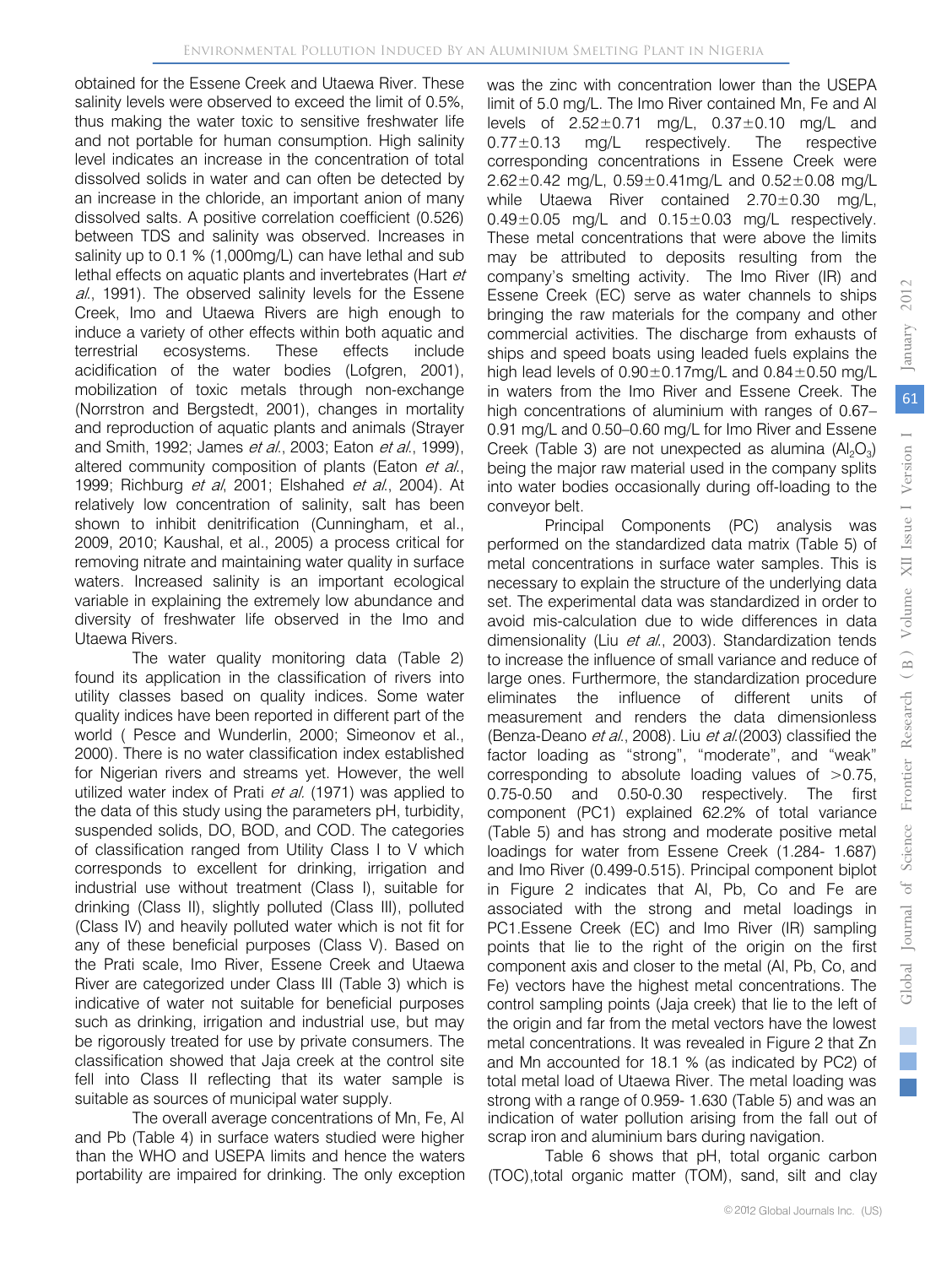compositions of soil samples from Jetty, Cast House and Pot Room sampling points are not significantly different from the corresponding compositions of soil from the control site. Soil sample from the cast house where the smelted aluminium is processed into bars contains the highest aluminium level of 24500±3300  $\mu$ g/g. The highest concentrations of Cd (2.17 $\pm$ 0.55  $\mu$ g/g), Zn (132±160  $\mu$ g/g), Pb (144±48  $\mu$ g/g) in the soil were above the corresponding levels of 0.125  $\mu$ g/g (Cd), 59.8  $\mu$ g/g (Zn), 8.62  $\mu$ g/g (Pb) in smelting waste contaminated soil from Sierra Almagrera in Spain (Navarro et al., 2008). On the other hand, the highest concentrations of Ni(15.2 $\pm$ 3.7  $\mu$ g/g) and Co (3.5 $\pm$ 3.4  $\mu$ g/g) were far below levels of 119  $\mu$ g/g (Ni) and 16.8  $\mu$ g/g (Co) reported by Navarro *et al.* (2008).

Box and Whisker plots in Figures 3 and 4 shows the distribution of Fe, Pb, Al, Co, Cd, Mn, Zn and Ni at various depths. The results indicate that Al and Zn are more abundant at 0-5cm soil depth than other metals suggesting that Al and Zn will be more readily available in soil for uptake by crops. The values for Cd, Mn, Fe and Co are highest at 10-15cm soil depth while Pb concentrations are nearly constant. The soil quality data was further subjected to cluster analysis to explore their temporal trend. A dendogram shown in Figure 5 grouped all the sampling points for soil samples into two main clusters (A and B). Cluster A includes majorly soil samples with the highest average aluminium concentration obtained from the Cast house, where bars are being packaged for export. The second cluster B includes the rest of the analyzed soil (samples from Jaja Creek, Pot Room and Jetty sites). The cluster was further divided into two sub-clusters  $(b_1$  and  $b_2)$ . Subcluster  $b_1$  includes the samples from Jaja Creek (control site) while sub-cluster  $b<sub>2</sub>$  includes samples from the Pot room and Jetty sites. The sites in sub-cluster  $b<sub>2</sub>$  have similar characteristics and natural sources types. This implies that the elemental composition of soil from the control site differs significantly from what obtained for Cast House, Pot Room and Jetty soil samples. Therefore, elevated metals concentrations in soil from Cast House, Pot Room and Jetty sites indicate soil contamination resulting from smelting activity around the sites.

Concentrations of metals investigated in crops and leaf samples are shown in Table 7. Crop samples contained lower metal concentrations than soil samples. Bitter leaf, a vegetable for common people, had the highest acumulation factors of 11.4 (Cd), 3.59 (Zn), 4.71 (Mn), 12.6 (Ni), 8.82 (Fe), 52.7 (Al). The highest accumlation factor of 14.3 for Pb was observed in cassava leaves. These accumulation factors reflect the generally high levels of metals and their degrees of contamination in the crops. Also, it is intresting to infer that bitter and cassava leaves can be used successfully as biomarkers for heavy metal pollution in soil. High aluminium concentration on the leaves is attributed to the atmospheric particulate deposition occurring around

the smelting area. Cluster analysis as shown in Figure 6 was able to distinguish between metal concentrations in crops from the contaminated sites and that from the control site. The classification indicates the aluminium smelter as the anthropogenic source of metal contamination for crops.

#### **CONCLUSION** IV.

These findings revealed that smelting activities were the dominant source of contamination of Essene Creek, Imo and Utaewa Rivers which are major sources of drinking water for the community at a far distance downstream. There was an increasing evidence of metal pollution in Ikot Abasi soil and edible crops planted on it. Further research on air quality assessment of the area is necessary in drawing a better conclusion on the overall effect of the aluminium smelting on environments of Ikot Abasi.

## ACKNOWLEDGEMENTS

The authors would like to acknowledge Ikot Abasi Local Government Area for giving permission to collect samples in the area and the technical assistance given by Mrs. Iniobong Ogbonna.

## REFERENCES RÉFÉRENCES REFERENCIAS

- 1. Aittola, J-P, Paasivirta J, Vattulainen A. (1993), "Measurements of organochloro compounds at a metal reclamation plant", Chemosphere, Vol. 27, pp 65–72.
- 2. APHA .1998. Standard methods for the examination of water and wastewater. 20th ed. Washington D.C.: American Water Works Association/Water Environment Federation.
- 3. Biafra Nigeria World News (BNW News). 2004. Who takes over the Aluminium Smelter Company of Nigeria?

 g/09/201.html., (retrieved January, 2011) http://news.biafranigeriaworld.com/archive/2004/au

- 4. Bouza-Deaño, R., Ternero-Rodriguez, M. and Fernandez-Espinosa, A. J. (2008), "Trend study and assessment of surface water quality in the Ebro River (Spain)", Journal of Hydrology, Vol. 361, pp 227-239.
- 5. Cunningham M. A., Menking, K. M., David P. Gillikin, D. P., Smith, K. C., Freimuth, C. P., Belli, S. L., Pregnall, A. M., Schlessman, M. A., and Batur, P. (2010), "Influence of open space on water quality in an urban stream", Physical Geography, Vol. 31, No. 4, pp 336-356.
- 6. Cunningham, M. A., O'Reilly, C. M., Menking, K. M., Gillikin, D. P., Smith, K. C., Foley, C. M., Belli, S. L., Pregnall, A. M., Schlessman, M. A. and Batur, P. (2009), "The suburban stream syndrome: evaluating land use and stream impairments in the suburbs", Physical Geography, Vol. 30, No. 3, pp 269-284.
- 7. Eaton, L. J., Hoyle, J. and King, A. (1999), "Effects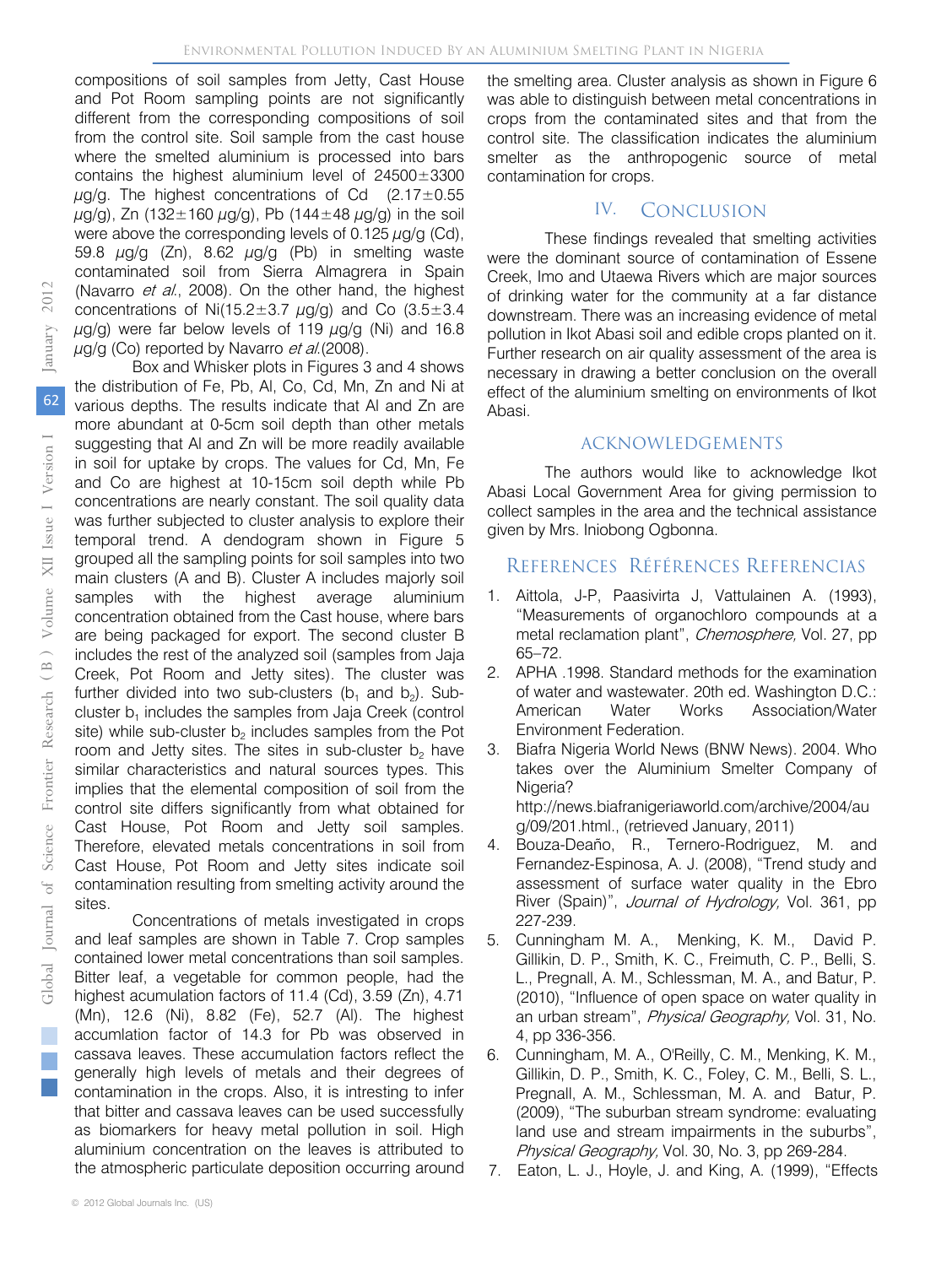of deicing salt on lowbush blueberry flowering and yield", Canadian Journal of Plant Science, Vol. 79, No. 1, pp 125-128.

- 8. Ellis, D. V. (1987), "A decade of environmental impact assessment of marine and coastal mines" Marine mining, Vol. 6, pp 355-417.
- 9. Elshahed, M. S., Najar, F. Z., Roe, B. A., Oren, A., Dewers, T. A. and Krumholz, L. R. (2004), "Survey of archaeal diversity reveals an abundance of halophilic archaea in a low-salt, sulfide- and sulfurrich spring", Applied and Environmental Microbiology, Vol. 70, pp 2230-2239
- 10. Hart, B. T., Bailey, P., Edwards, R., Hortle, K., James, K., McMahon, A., Meredith, C and Swadling, K. (1991), "A review of the salt sensitivity of the Astralian freshwater biota", Hydrobiologia, Vol. 210, pp 105-144.
- 11. Healy, J., Bradley, S. D., Northage, C. and Scobbie, E. (2001), "Inhalation exposure in secondary aluminium smelting", Annals of Occupational Hygiene, Vol.45, No. 3, pp 217−225
- 12. James, K., Cant, B. and Ryan, T. (2003), "Responses of freshwater biota to rising salinity levels and implications for saline water management", Australian Journal of Botany, Vol. 51, pp 703-713.
- 13. Kaushal, S. S., Groffman, P. M., Likens, G. E., Belt, K. T., Stack, W. P., Kelly, V. R., Band, L. E., and Fisher, G. T. (2005). "Increased salinization of fresh water in the northeastern United States", Proceedings of the National Academy of Sciences of the United States of America, Vol. 102, No. 38, pp 13517-13520
- 14. Kozanoglou, C. and Catsiki, V. A. (1997), " Impact of products of a ferronickel smelting plant to the marine benthic life", *Chemoshere*, Vol. 34, No.12, pp 2673−2682
- 15. Laue, G., Herrmann D, Mo¨der M, Herzschuh R. (1994), "Analysis of slags and filter dusts from aluminium recycling processes", Chemosphere, Vol. 29, pp 1947–56.
- 16. Liu, C. W., Lin, K. H. and Kuo, Y. M. (2003), "Application of factor analysis in the assessment of groundwater quality in a blackfoot disease area in Taiwan", Science Total Environmental, Vol. 313, pp 77-89
- 17. Lofgren, S. (2001), "The chemical effects of deicing salt on soil and stream water of five catchments in southeast Sweden", Water, Air, and Soil Pollution, Vol. 130, pp 863-868.
- 18. Malea, P. and Haritonidis, S. (1995), "Local distribution and seasonal variation of Fe, Pb, Zn, Cu, Cd, Na, K, Ca and Mg concentrations in the seagrass Cymodocea nodosa (Ucria) Asehers in the Antikyra Gulf, Greece", Marine Ecology, Vol. 16, No. 1 pp 41-56.
- 19. Navarro, A., Cardellach, E., Mendoza, J.L., Corbella, M. and Domènech, L. M. (2008), "Metal mobilization

from base-metal smelting slag dumps in Sierra Almagrera (Almería, Spain)", Applied Geochemistry, Vol. 23, No. 4 pp 895–913.

- 20. Norrstrom, A.-C. and E. Bergstedt. (2001), "The impact of road de-icing salts (NaCl) on colloid dispersion and base cation pools in roadside soils", Water, Air, and Soil Pollution, Vol. 127, No. 1-4 pp 281-299.
- 21. Pesce, S. F. and Wunderlin, D. A. (2000), "Use of water indices to verify the impact of Cordoba City (Argentina) on Suquia River", Water Research, Vol. 34, No. 11 pp 2915-2926.
- 22. Prati, L., Pavanello, R. and Pesarin, F. (1971), " Assessment of surface water quality by a single index of pollution", Water Resources, Vol. 5, p 741.
- 23. Proceeding of the National Academy of Sciences of the United States of America U S A. (2005), September 20; Vol. 102, No. 38, pp 13517–13520.
- 24. Richburg, J.A., Patterson III, W.A. and Lowenstein, F. (2001), "Effects of road salt and Phragmites australis invasion on the vegetation of a western Massachusetts calcareous lake-basin fen", Wetlands Vol. 21, No. 2, pp 247-255
- 25. Simeonov, V., Stefanov, S. and Tsakovki, S. (2000), "Environmentrical treatment of water quality survey data from Yantra River, Bulgaria", Mikrochima Acta, Vol. 134, No. 1-2, pp 15-21.
- 26. Sinkkonen, S., Vattulainen, A., Aittola, J-P., Paasivirta, J., Tarhanen J and Lahtipera, M. (1994), "Metal reclamation produces sulphur analogues of toxic dioxins and furans", *Chemosphere*, Vol. 28, pp 1279–88.
- 27. Sokal, R. R. and Rolf, F. J. (1981), "Biometry: The Principle and Practice of Statistics in Biological Research", 2nd ed. New York: W. H. Freeman Company.
- 28. Strayer, D. L., and L. C. Smith. (1993), "Distribution of the zebra mussel (Dreissena polymorpha) in estuaries and brackish waters", In: Nalepa, T. F. and Schloesser, D. W. (eds.). "Zebra Mussels: Biology, Impacts, and Control", Lewis Publishers, Boca Raton, Florida. pp. 715-727.
- 29. The International Aluminium Institute (IAI). (2000), http://www.worldaluminium.org/production/smelting/ index.html.,(retrieved December, 2010).
- 30. United State Environmental Protection (USEPA) (1999), National recommended water quality criteria-correction: EPA 822/Z-99-001. Washington, DC.
- 31. Vukadin, I. and Odzak, N. (1991), " Fate and distribution of chromium in waters, sediment and mussels of the Kastela Bay", UNEP, 1991. MAP Technical Reports Series No. 59.
- 32. Wei Y-L. (1996), "Distribution study of priority pollutant PAHs from a laboratory aluminium-can chip smelting furnace", Journal of Hazardous Materials, Vol. 49, pp267-80.
- 33. Westberg H, Selden A. (1997), "Emissions of some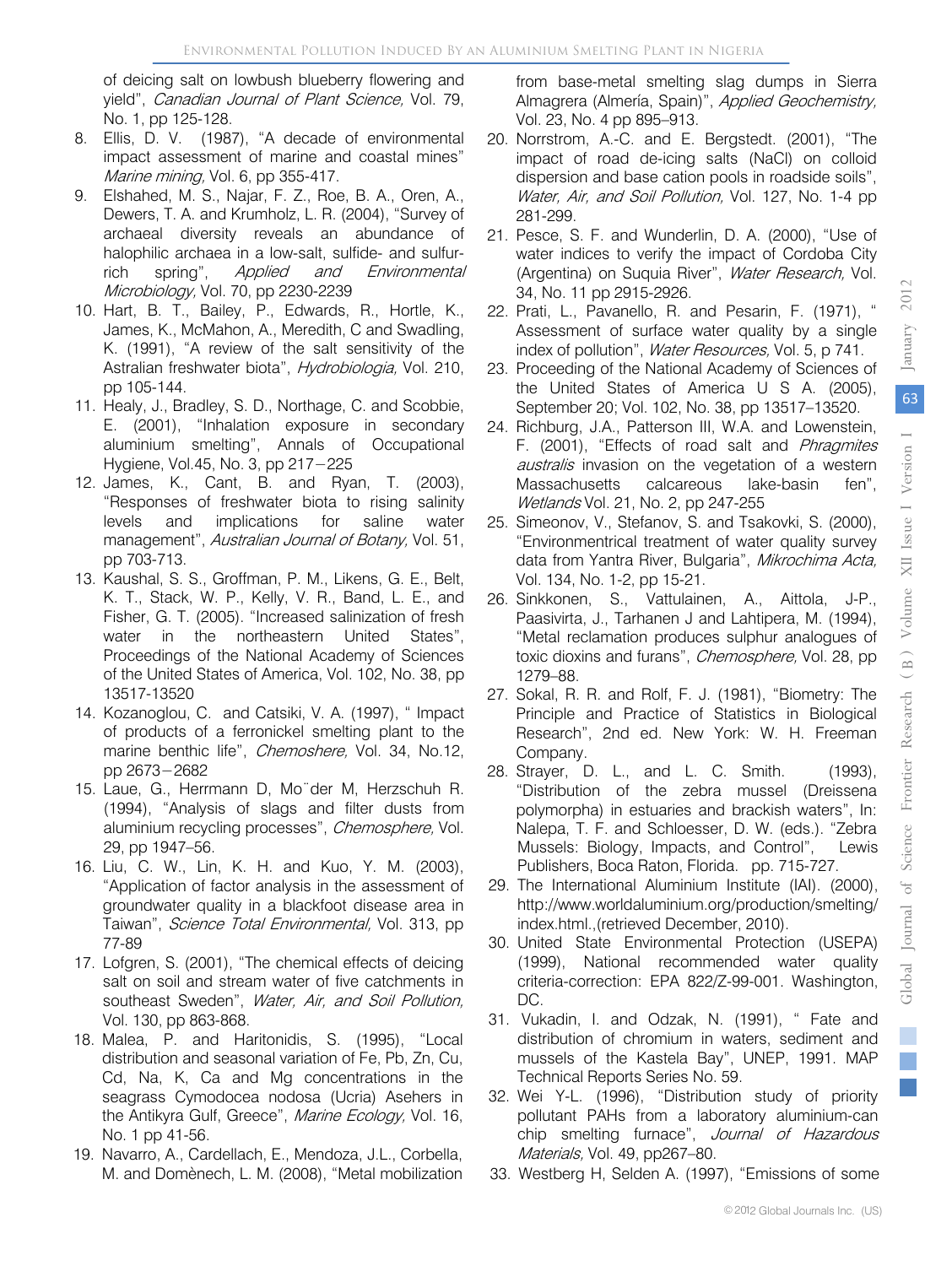organochlorine compounds in experimental aluminium degassing with hexachloroethane", Applied Occupational and Environmental Hygiene, Vol. 12, pp 178–83.

- 34. WHO. (2006), Guidelines for drinking-water quality, 3rd ed. Retrieved Nov. 12th, 2008, from http://www.who.int/water\_sanitation\_health/dwq/gd wq3rev/en/index.html.
- 35. Winderlin, D. A., Diaz, M. P., Ame, M. V., Pesce, S. F., Hued, A. C. and Bistoni, M. A. (2001), "Pattern

recognition techniques for the evaluation of spatial and temporal variations in water quality. A case study: Suquia river basin (Cordoba-Argentina)", Water Research, Vol. 35, pp 2881-2894.

36. World Bank. (2009). The aluminum industry in West and Central Africa. Extractive industries and development series No. 13. http://siteresources. worldbank.org/EXTOGMC/Resources/33692912669 63339030/eifd13\_wa\_aluminum.pdf.,(retrieved January, 2011)

## Table 1 : Description of sampling locations, sample code and type of sample collected

| Sampling loca-<br>tion       | Sample<br>code | Location description                                                                                                                                                                                                                                         | Sample collected       |
|------------------------------|----------------|--------------------------------------------------------------------------------------------------------------------------------------------------------------------------------------------------------------------------------------------------------------|------------------------|
| Pot Room                     | <b>PR</b>      | Located North-East (NE) of the company with respect to the<br>main gate. It covers a wide expanse of land up to 6 hectares.<br>The location (PR) shares the same fence with the facility where<br>the alumina is smelted in pots. Hence the name 'pot room'. | Soil and plant         |
| Jetty                        | J              | This is the North of the company with respect to the gate. It is<br>mid-point far from the PR and Cast House.                                                                                                                                                | Soil and plants        |
| Cast House                   | CH             | Located North-West of the company with respect to the main<br>gate. The cast house is where the smelted aluminium is cast<br>into ingots (bars) ready for export. The sampling site shares the<br>same fence with the Cast House.                            | Soil and plants        |
| Imo River                    | IR.            | This is located south of the company with respect to the gate. It is<br>the water that host the harbour where raw material arrives and<br>finished product leaves.                                                                                           | Water                  |
| <b>Essene Creek</b>          | EC             | It is a major tributary of IR that borders the company at the far south-<br>west. It is closer to the CH than any other facility of the company.                                                                                                             | Water                  |
| Utaewa River                 | UT             | The river borders the company at the far South-east (SE). It is closer<br>to the PR and the power plant of the company than any other facility<br>of the company.                                                                                            | Water                  |
| Jaja Creek (Control<br>site) | JС             | It was the reference site situated at 1 km upstream of Essene Creek.<br>It is a drainage stream located North of the company                                                                                                                                 | Water, soil and plants |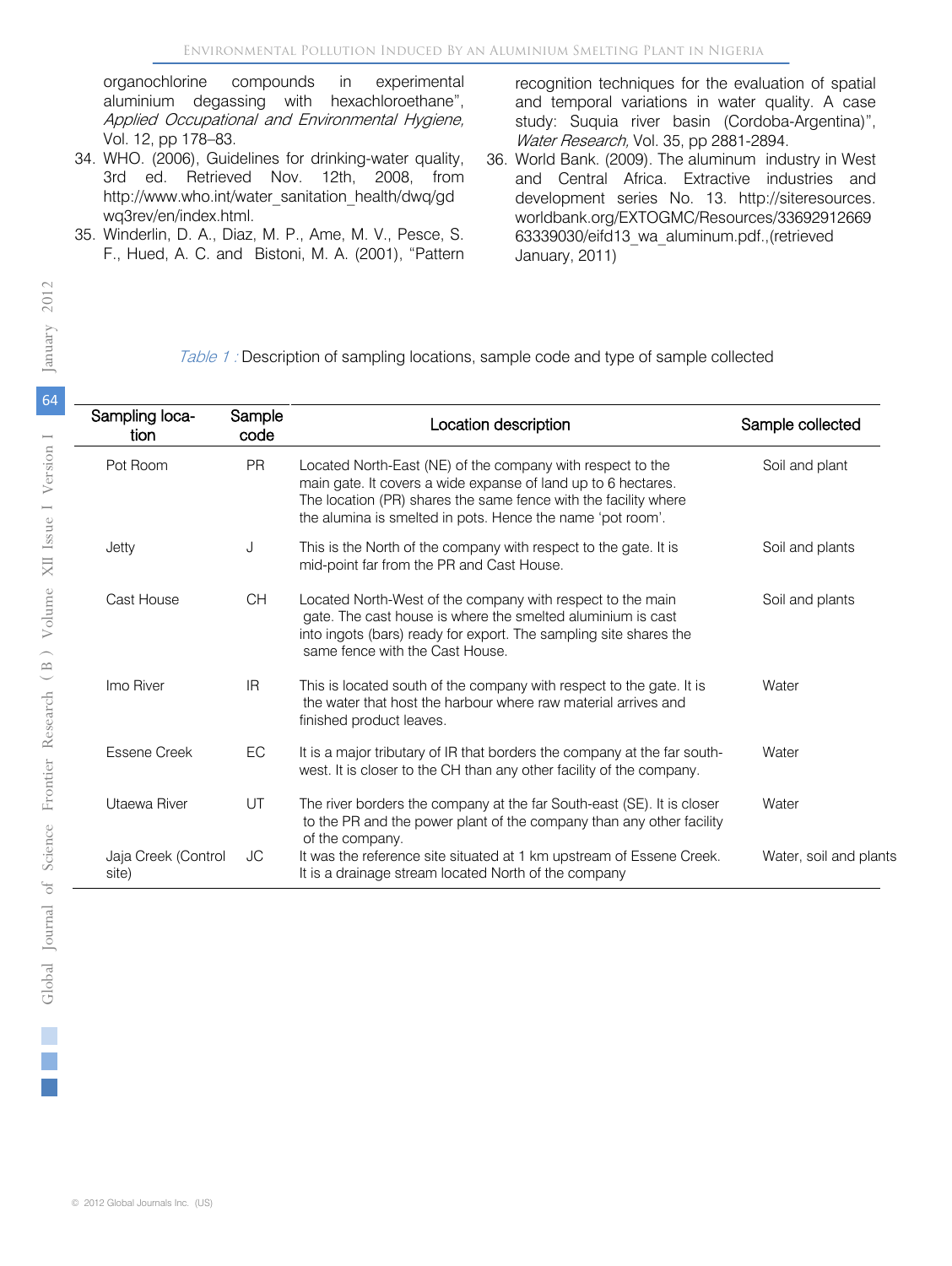| H<br>Sampling<br>ocation     | Temp.                           | Cond.                         | <b>Turbitity</b>              |                             | ŠCI                      | <b>TSS</b>                  | Hardness                 | $SO_4^2$                    | $PQ_4^3$                       | ğ                               | $\overline{8}$               | CO <sub>C</sub>                 | Salinity                        | Utility<br>class |
|------------------------------|---------------------------------|-------------------------------|-------------------------------|-----------------------------|--------------------------|-----------------------------|--------------------------|-----------------------------|--------------------------------|---------------------------------|------------------------------|---------------------------------|---------------------------------|------------------|
|                              | Ô,                              | $(\mu S/cm)$                  | FTU                           | $\mathrm{Hg}$               | $(mgL^{-1})$             | $(\rm{mgL}^{-1})$           | $(\rm{mgL}^{-1})$        | $(\rm{mgL}^{-1})$           | $(\rm{mgL^{-1}})$              | $(\rm{mgL}^{-1})$               | $(\rm{mgL}^{-1})$            | $(\rm{mgL}^{-1})$               | (%)                             |                  |
| $6.4 + 0.1$<br>$6.2 - 6.7$   | 24.0±0.2<br>23.9-24.2           | $21.9 + 0.2$<br>$21.7 - 22.0$ | $3.3 + 0.6$<br>$3.0 - 4.0$    | 360-1410<br>$1380 + 25$     | 1370±21<br>1350-1390     | $18.7 \pm 1.5$<br>17-20     | $\frac{170+2}{168-172}$  | 549±71<br>480-622           | $1.14 + 0.11$<br>$1.03 - 1.21$ | $11.1 \pm 0.2$<br>9.8-12.8      | $4.8 + 0.2$<br>$4.0 - 6.2$   | $38.7 \pm 0.6$<br>35.0-40.2     | $13.0 + 1.1$<br>$12.0 - 14 - 2$ |                  |
| $6.3 + 0.2$<br>$6.1 - 6.5$   | 25.0±1.1<br>24.0-26.1           | $5.9 + 0.2$<br>$5.8 - 6.1$    | $25.3 + 2.1$<br>$23.0 - 27.0$ | $355 \pm 15$<br>$342 - 372$ | 343±17<br>327-360        | $12.3 \pm 2.5$<br>$10-15$   | $161 + 2$<br>$160 - 162$ | $113 \pm 11$<br>$101 - 121$ | $3.4 \pm 0.2$<br>$3.25 - 3.61$ | $10.3 \pm 0.1$<br>8.91-10.5     | $4.4 + 0.1$<br>3.9-5.5       | $39.8 \pm 1.1$<br>$36.6 - 41.0$ | $3.2 + 0.4$<br>2.8-3.6          |                  |
| $5.5 \pm 1.1$<br>$5.2 - 7.2$ | 26.0±0.4<br>24.1-26.5           | $5.3 + 0.1$<br>$5.5 - 6.2$    | $25.0 + 2.5$<br>$22.5 - 27.3$ | 452±17<br>112-473           | $430 + 14$<br>401-495    | $22.7 \pm 1.2$<br>19.6-23.8 | $165 \pm 5$<br>153-180   | $120 + 8$<br>101-146        | $2.19 + 0.2$<br>$1.82 - 2.40$  | $11.8 \pm 0.1$<br>$10.5 - 12.5$ | $4.5 \pm 0.2$<br>$4.1 - 5.2$ | $44.4 \pm 0.6$<br>40.1-49.4     | $4.8 + 0.7$<br>4.32-5.01        |                  |
| 7.1±0.1<br>7.0 7.2           | $25.0 \pm 0.2$<br>$24.0$ $25.6$ | 5.3±0.1<br>4.8 5.7            | $1.54 \pm 0.27$<br>1.10 1.93  | 186±11<br>152 195           | $\frac{178+9}{162\ 201}$ | 8.42±0.73<br>7.56 10.4      | 70.6±5.3<br>521 84.3     | $4.2 \pm 1.1$<br>3.62 5.71  | $0.08 + 0.01$<br>0.05 0.09     | $0.74 \pm 0.1$<br>0.52 1.01     | $6.8 \pm 0.2$<br>$5.01$ 7.21 | $17.2 \pm 3.0$<br>15.1 22.6     | $0.93 + 0.21$<br>0.75 1.14      |                  |

Table 3 : Average values and ranges of metal concentrations (mgL-1) in water from Imo River (IR), Essene Creek(EC), Table 3: Average values and ranges of metal concentrations (mgL<sup>-1</sup>) in water from Imo River (IR), Essene Creek(EC),<br>Utaewa River (UR) and Jaja Creek (JC) Utaewa River (UR) and Jaja Creek (JC)

|                |                        | ರ       | R,                                     | $\sum_{n=1}^{\infty}$      | Ż       | £e                             | $\overline{\mathbf{A}}$        | £                             | ರೆ                             |
|----------------|------------------------|---------|----------------------------------------|----------------------------|---------|--------------------------------|--------------------------------|-------------------------------|--------------------------------|
| ≅              | $Mean \pm SD$<br>Range | < 0.001 | 0.03<br>$0.08 + 0.03$<br>0.07-0.12     | $2.52 + 0.71$<br>1.82-3.23 | < 0.001 | $0.37 + 0.10$<br>$0.28 - 0.48$ | $0.77 + 0.13$<br>0.67-0.91     | $0.71 - 1.02$<br>$0.9 + 0.17$ | $0.05 + 0.01$<br>$0.05 - 0.06$ |
| E              | $Mean \pm SD$<br>Range | < 0.001 | $2 + 0.02$<br>$1 - 0.14$<br>55         | $2.62 + 0.42$<br>2.14-2.92 | < 0.001 | $0.59 + 0.41$<br>0.46-1.05     | $0.52 + 0.08$<br>$0.50 - 0.60$ | $0.84 + 0.50$<br>0.80-1.90    | 0.01-0.06<br>$0.03 + 0.01$     |
| ĽR             | $Mean \pm SD$<br>Range | < 0.001 | $5 + 0.02$<br>3-0.17<br>$\overline{5}$ | $2.70 + 0.30$<br>2.41-3.01 | < 0.001 | $0.49 + 0.05$<br>0.51-0.53     | $0.15 \pm 0.03$<br>0.12-0.18   | $0.81 + 0.05$<br>0.75-0.99    | $0.04 + 0.01$<br>$0.03 - 0.04$ |
| $\overline{C}$ | $Mean \pm SD$<br>Range | < 0.001 | $0.02 + 0.01$<br>0.01-0.04             | $0.42 + 0.10$<br>0.32-0.52 | < 0.001 | $0.10 + 0.03$<br>0.07-0.13     | $0.04 + 0.01$<br>$0.04 - 0.05$ | $0.49 + 0.03$<br>0.39-0.59    | $0.02 + 0.01$<br>0.01-0.03     |
|                |                        |         |                                        |                            |         |                                |                                |                               |                                |

Global Journal of Science Frontier Research (B) Volume XII Issue I Version I 6

 $\binom{B}{B}$ 

January 2012

65

January 2012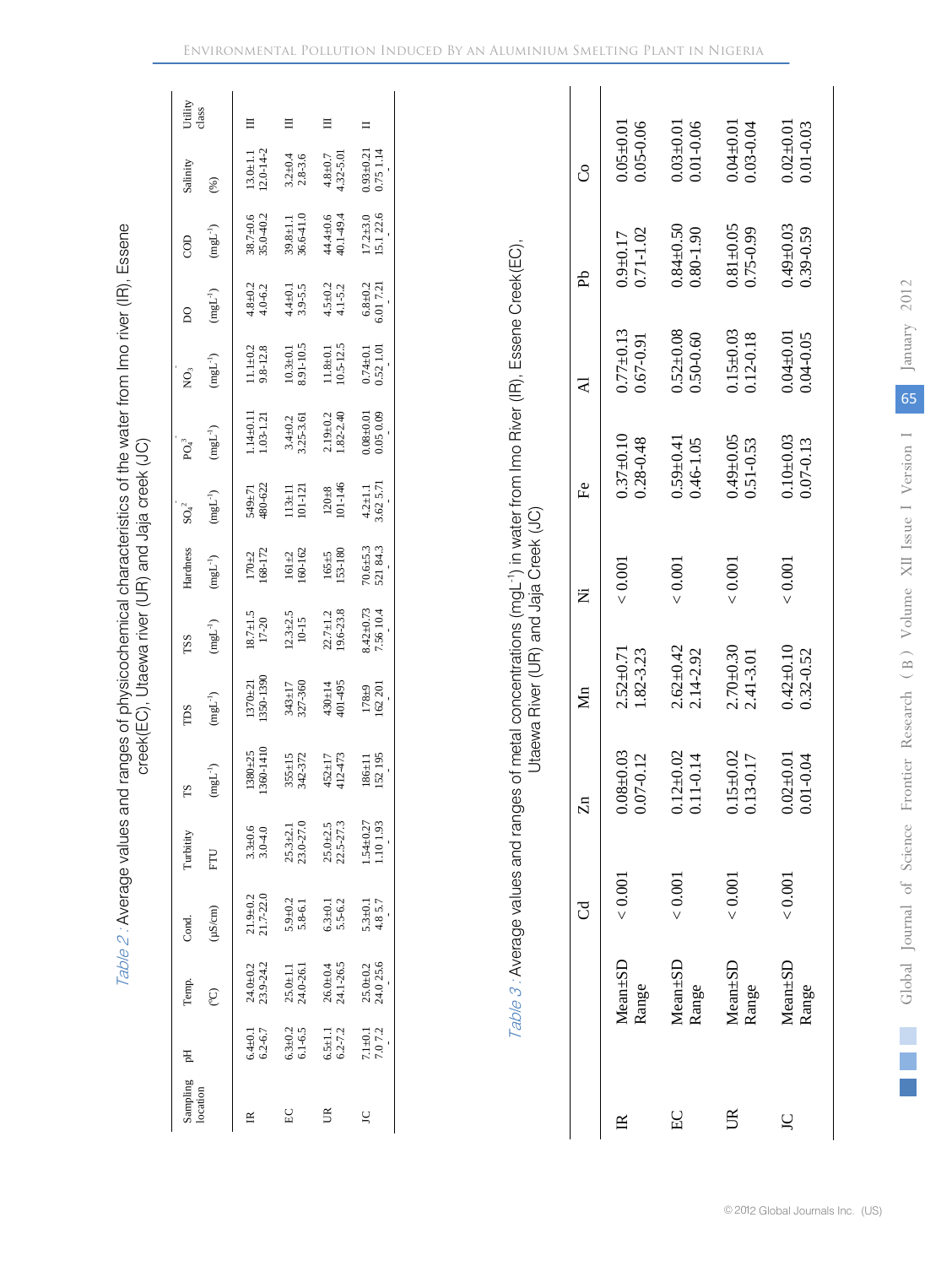| Parameter                 | *Mean±SD        | Range         |                          | <b>Water Quality Standard</b> |                          |
|---------------------------|-----------------|---------------|--------------------------|-------------------------------|--------------------------|
|                           |                 |               | <sup>a</sup> WHO         | <sup>b</sup> USEPA            | <sup>c</sup> New Zealand |
| Temperature $(^{\circ}C)$ | $24.7 \pm 0.9$  | 23.9-26.5     | $27 - 28$                |                               |                          |
| Conductivity $(\mu S/cm)$ | $12.8 \pm 2.5$  | $5.5 - 22$    | 1000                     |                               |                          |
| pH                        | $6.4 \pm 0.3$   | $6.1 - 7.2$   | $6.5 - 9.2$              | $6.5 - 8.5$                   |                          |
| Turbidity (NTU)           | $16 + 12$       | $3.0 - 27.3$  | 5                        |                               |                          |
| $TDS$ (mg/L)              | 793±250         | 327-1390      | 1000                     | 500                           |                          |
| $TSS$ (mg/L)              | $16.4 + 4.4$    | $10 - 23.8$   |                          |                               |                          |
| $TS \, (mg/L)$            | 809±540         | 342-1410      | $\overline{\phantom{a}}$ |                               |                          |
| Total hardness (mg/L)     | $166 \pm 5$     | 160-172       | 500                      |                               |                          |
| DO(mg/L)                  | $4.67 \pm 0.3$  | $3.9 - 6.2$   | 6                        |                               |                          |
| Salinity (%)              | $7.6 \pm 2.8$   | $2.8 - 14.2$  | 0.5                      |                               |                          |
| $COD$ (mg/L)              | $40.3 \pm 0.9$  | 35.0-49.4     |                          |                               |                          |
| $SO_4^{2-}$ (mg/L)        | $300 \pm 230$   | 101-622       | 400                      | 250                           |                          |
| $PO_4^{3}$ (mg/L)         | $2.25 \pm 1.1$  | 1.03-3.61     | $0.51 - 3.50$            |                               | Ξ.                       |
| $NO3-$ (mg/L)             | $9.11 \pm 0.6$  | 8.91-12.8     | 50                       | 10                            | 50                       |
| $Cd$ (mg/L)               |                 | < 0.001       | 0.003                    | 0.005                         | 0.004                    |
| $Zn$ (mg/L)               | $0.11 \pm 0.03$ | $0.06 - 0.14$ | 5                        | 5.0                           |                          |
| $Mn$ (mg/L)               | $2.59 \pm 0.48$ | 1.82-3.23     | 0.4                      | 0.05                          | 0.4                      |
| Ni (mg/L)                 |                 | < 0.001       | 0.07                     |                               | 0.08                     |
| Fe $(mg/L)$               | $0.49 \pm 0.27$ | $0.28 - 1.05$ | $0.05 - 0.36$            | 0.3                           |                          |
| Al $(mg/L)$               | $0.57 \pm 0.25$ | $0.12 - 0.91$ | 0.2                      | $0.05 - 0.2$                  | 0.1                      |
| Pb (mg/L)                 | $0.85 \pm 0.43$ | $0.71 - 1.90$ | 0.01                     | 0.015                         | 0.01                     |
| $Co$ (mg/L)               | $0.04 \pm 0.02$ | $0.01 - 0.06$ |                          |                               |                          |

Table 4 : Water quality standards compared with the overall water quality of rivers and creeks in the vicinity of aluminium smelting company.

WHO= WHO Drinking water guidelines, USEPA= US Environmental Protection Agency. <sup>a</sup> Source= WHO (2006),<br>b Source= USERA (1999), s Source= Now Zoaland (2005), \*= Overall mean of water quality of Jmo river. Essene, Source= USEPA (1999), *Source*= New Zealand (2005), \* = Overall mean of water quality of Imo river, Essene creek and Utaewa river(This study)

Table 5 : Principal components analysis scores (loadings) of metal concentrations on the first six rotated principal components (PCs) for various sampling locations.

| Sampling location | PC1      | PC <sub>2</sub> | PC <sub>3</sub> | PC <sub>4</sub> | PC <sub>5</sub> | PC <sub>6</sub> |
|-------------------|----------|-----------------|-----------------|-----------------|-----------------|-----------------|
| $IR-1$            | 0.499    | $-0.758$        | $-0.976$        | $-0.589$        | 0.460           | 0.002           |
| $IR-2$            | 0.515    | $-1.083$        | $-1.095$        | 0.181           | $-0.051$        | $-0.002$        |
| $IR-3$            | 0.512    | $-0.039$        | $-0.770$        | 0.877           | $-0.431$        | 0.002           |
| $EC-1$            | 1.775    | $-0.203$        | 0.503           | $-0.392$        | $-0.330$        | $-0.008$        |
| $EC-2$            | 1.284    | $-0.530$        | 0.536           | $-0.848$        | $-0.330$        | 0.005           |
| $EC-3$            | 1.687    | $-0.868$        | 1.137           | 0.926           | 0.353           | 0.001           |
| $UR-1$            | 0.509    | 0.959           | 0.210           | $-0.166$        | 0.303           | 0.003           |
| $UR-2$            | 0.287    | 1.297           | $-0.191$        | 0.108           | $-0.086$        | $-0.003$        |
| $UR-3$            | 0.882    | 1.630           | $-0.246$        | 0.018           | 0.148           | 0.001           |
| $JC-1$            | $-2.412$ | 0.091           | 0.326           | 0.028           | $-0.304$        | 0.005           |
| $JC-2$            | $-2.502$ | $-0.349$        | 0.416           | $-0.117$        | 0.060           | 0.00001         |
| $JC-3$            | $-2.638$ | $-0.147$        | 0.152           | $-0.026$        | 0.207           | $-0.007$        |
|                   |          |                 |                 |                 |                 |                 |
| % Variance        | 62.2     | 18.1            | 11.0            | 6.45            | 2.21            | 0.0004          |
| %Total Variance   | 62.2     | 80.3            | 91.3            | 97.8            | 100             | 100             |
| Eigenvalue        | 2.57     | 0.75            | 0.456           | 0.27            | 0.09            | 0.00002         |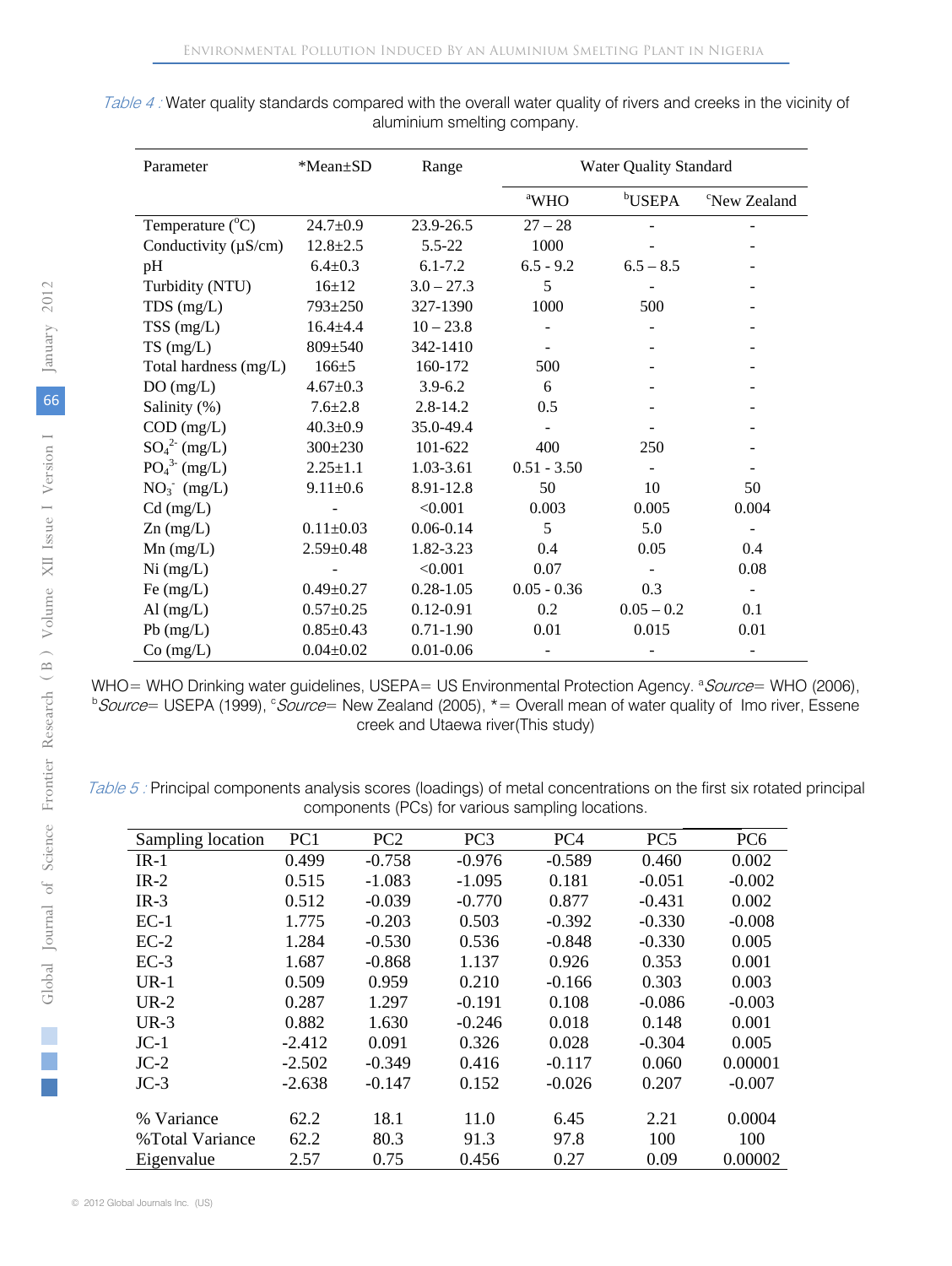|                                                                                                                                                                                                   | Jetty $(J)$                |               | Cast House (CH)              |               | Pot Room (PR)                |               |                              | Jaja Creek – Control site (JC) |
|---------------------------------------------------------------------------------------------------------------------------------------------------------------------------------------------------|----------------------------|---------------|------------------------------|---------------|------------------------------|---------------|------------------------------|--------------------------------|
|                                                                                                                                                                                                   | $Mean \pm SD$              | Range         | $Mean \pm SD$                | Range         | $Mean \pm SD$                | Range         | $Mean \pm SD$                | Range                          |
|                                                                                                                                                                                                   | $5.4 \pm 2.4^a$            | $4.2 - 9.0$   | $8.0 + 2.4^{a}$              | 5.5-10.3      | $7.4 + 4.5^a$                | $3.0 - 7 - 1$ | $7.1 \pm 0.4^a$              | $6.8 - 7.5$                    |
| $\overline{C}$ $(\%)$                                                                                                                                                                             | $0.88 + 0.70^{\circ}$      | $0.09 - 1.39$ | $0.66 \pm 0.04$ <sup>a</sup> | 0.61-0.68     | $0.49 \pm 0.33$ <sup>a</sup> | 0.29-0.87     | $0.78 \pm 0.15^{\circ}$      | $0.62 - 0.91$                  |
| $\text{LOM}$ (%)                                                                                                                                                                                  | $0.15 \pm 0.12^a$          | $0.02 - 0.24$ | $0.11 \pm 0.01$ <sup>a</sup> | $0.10 - 0.12$ | $0.08 - 0.06$ <sup>a</sup>   | $0.05 - 0.15$ | $0.10^{+0.01^{a}}$           | $0.10 - 0.1$                   |
| Sand (%)                                                                                                                                                                                          | $59.2 \pm 2.4^{\circ}$     | 56.4-60.8     | $42.5 \pm 2.0^a$             | 40.4-44.4     | $51.1 + 2.3^{b}$             | 48.4-52.4     | $60.9 + 3.0^{\circ}$         | 58.2-64.2                      |
| Silt $(\%)$                                                                                                                                                                                       | 5.2 $\pm$ 5.5 <sup>a</sup> | $0.40 - 11.2$ | $3.2 \pm 1.6^{\circ}$        | 1.6-4.8       | $8.9 + 3.9a$                 | 5.6-13.2      | $7.0 + 1.6^a$                | $8.4 - 7.4$                    |
|                                                                                                                                                                                                   | $35.7 \pm 3.4^a$           | 32.4-39.2     | $54.3 \pm 0.5^{b}$           | 54.0-54.8     | $40.0 + 5.8^a$               | 34.4-46.0     | $32.1 + 4.6^a$               | 27.4-36.5                      |
| $\begin{array}{l} \text{Clay } (\%) \\ \text{Cd } (\text{mg/kg}) \\ \text{Zn } (\text{mg/kg}) \\ \text{Mn } (\text{mg/kg}) \\ \text{Mn } (\text{mg/kg}) \\ \text{Ni } (\text{mg/kg}) \end{array}$ | $1.9{\pm}0.7^{\rm b}$      | $1.20 - 2.60$ | $2.17 \pm 0.55^b$            | $.60 - 2.70$  | $.43 + 0.57^b$               | 0.80-3.20     | $0.14 \pm 0.15^a$            | $0.06 - 0.32$                  |
|                                                                                                                                                                                                   | $39 + 42^{a}$              | 8.50-87.7     | $127 \pm 170^a$              | 18.7-319      | $.32 \pm 160^{a}$            | 29.6-41.8     | $14.0 \pm 5.8^a$             | $0.65 - 20.5$                  |
|                                                                                                                                                                                                   | $21.9 + 8.2a$              | 13.4-29.8     | $88 \pm 19^{ab}$             | 76.6-109      | $164 \pm 130^{b}$            | 104-311       | $11.0 + 2.1a$                | 8.94-13.2                      |
|                                                                                                                                                                                                   | $3.2 + 4.7ab$              | 8.5-17.8      | $15.2 \pm 3.7^b$             | $12.9 - 19.5$ | $12.6 \pm 1.3^{ab}$          | $1.1 - 13.5$  | $7.7 \pm 1.7^a$              | 7.68-9.3                       |
|                                                                                                                                                                                                   | $690 + 200^b$              | 490-1890      | $2250 + 23^{\circ}$          | 2220-2260     | $2230 + 79^{\circ}$          | 2140-2290     | $1240 + 210^a$               | 067-1478                       |
| Fe (mg/kg)<br>Al (mg/kg)                                                                                                                                                                          | $0.680 + 540^{a}$          | 320-10300     | $24500 + 3300^{\circ}$       | 1000-27500    | $7700 + 6600^6$              | 2300-15800    | $5440 \pm 1200^9$            | 4562-6780                      |
| Pb (mg/kg)                                                                                                                                                                                        | $27.4 + 3.9^a$             | 24.8-32.0     | $111 + 43^{o}$               | 83.0-161      | $144 + 48^{\circ}$           | 163-184       | $23.9 + 3.6^a$               | 20.8-27.9                      |
| Co (mg/kg)                                                                                                                                                                                        | $0.27 \pm 0.30^4$          | $0.001 - 0.6$ | $1.60 \pm 0.45^a$            | $1.1 - 2.0$   | $3.5 \pm 3.4^a$              | $1.9 - 7.5$   | $0.02 \pm 0.01$ <sup>a</sup> | $0.01 - 0.03$                  |

Table 6 : Average levels and range of physicochemical properties of soil samples from sampling locations Table 6 : Average levels and range of physicochemical properties of soil samples from sampling locations - Jetty,

 $Table 7$ : Average metal concentrations  $(\mu q/q)$  and the accumulation factors (AF) in plants from the vicinity of aluminium smelting company and control site.

aluminium smelting company and control site.

Table 7: Average metal concentrations (ug/g) and the accumulation factors (AF) in plants from the vicinity of

| clant type                          | Sample<br>code | Cd, µg/g (AF               | $\ln \mu$ g/g (AF)                                   | $\ln \mu g/g \, (AF)$                                 | Ni, µg/g (AF)                                                          | Fe, $\mu$ g/g (AF)                                          | $U$ , $\mu$ g/g $(AF)$                                          | Pb, µg/g (AF)                                              | Co, µg/g (AF                                       |
|-------------------------------------|----------------|----------------------------|------------------------------------------------------|-------------------------------------------------------|------------------------------------------------------------------------|-------------------------------------------------------------|-----------------------------------------------------------------|------------------------------------------------------------|----------------------------------------------------|
| *Bitter leave                       |                |                            |                                                      |                                                       |                                                                        |                                                             |                                                                 |                                                            |                                                    |
| *Cassava leave                      |                | $0.8(11.4)$<br>$0.5(2.38)$ |                                                      |                                                       |                                                                        |                                                             |                                                                 |                                                            |                                                    |
| Paw-paw                             |                | 0.9(15.0)                  |                                                      |                                                       |                                                                        |                                                             |                                                                 |                                                            |                                                    |
| **Bitter leave (from control site)  | <b>PLC</b>     | 0.07                       | 41(3.59)<br> 42(2.53)<br> 47(1.94)<br> 50,3<br> 50,9 | 27.3(4.71)<br>148(3.73)<br>15.0(3.88)<br>5.87<br>3.87 | $1.8(12.6)$<br>$5.7(2.71)$<br>$5.3(2.87)$<br>$0.38$<br>$2.1$<br>$2.89$ | 179(8.82)<br>112(2.96)<br>112(5.56)<br>20.3<br>20.3<br>12.3 | 830(52.7)<br>1170(38.3)<br>830(37.4)<br>830(37.4)<br>567<br>569 | $[8.3(5.34)\n8.7(14.3)\n8.7(14.3)\n16.4(6.83)\n0.34\n0.24$ | 0.00104)<br>0.00104)<br>0.00104)<br>0.001<br>0.001 |
| **Cassava leave (from control site) | СLC            | 0.21                       |                                                      |                                                       |                                                                        |                                                             |                                                                 |                                                            |                                                    |
| **Paw-paw (from control site)       | n<br>S         | 0.06                       |                                                      |                                                       |                                                                        |                                                             |                                                                 |                                                            |                                                    |
|                                     |                |                            |                                                      |                                                       |                                                                        |                                                             |                                                                 |                                                            |                                                    |

NA = Not applicable NA = Not applicable

© 2012 Global Journals Inc. (US)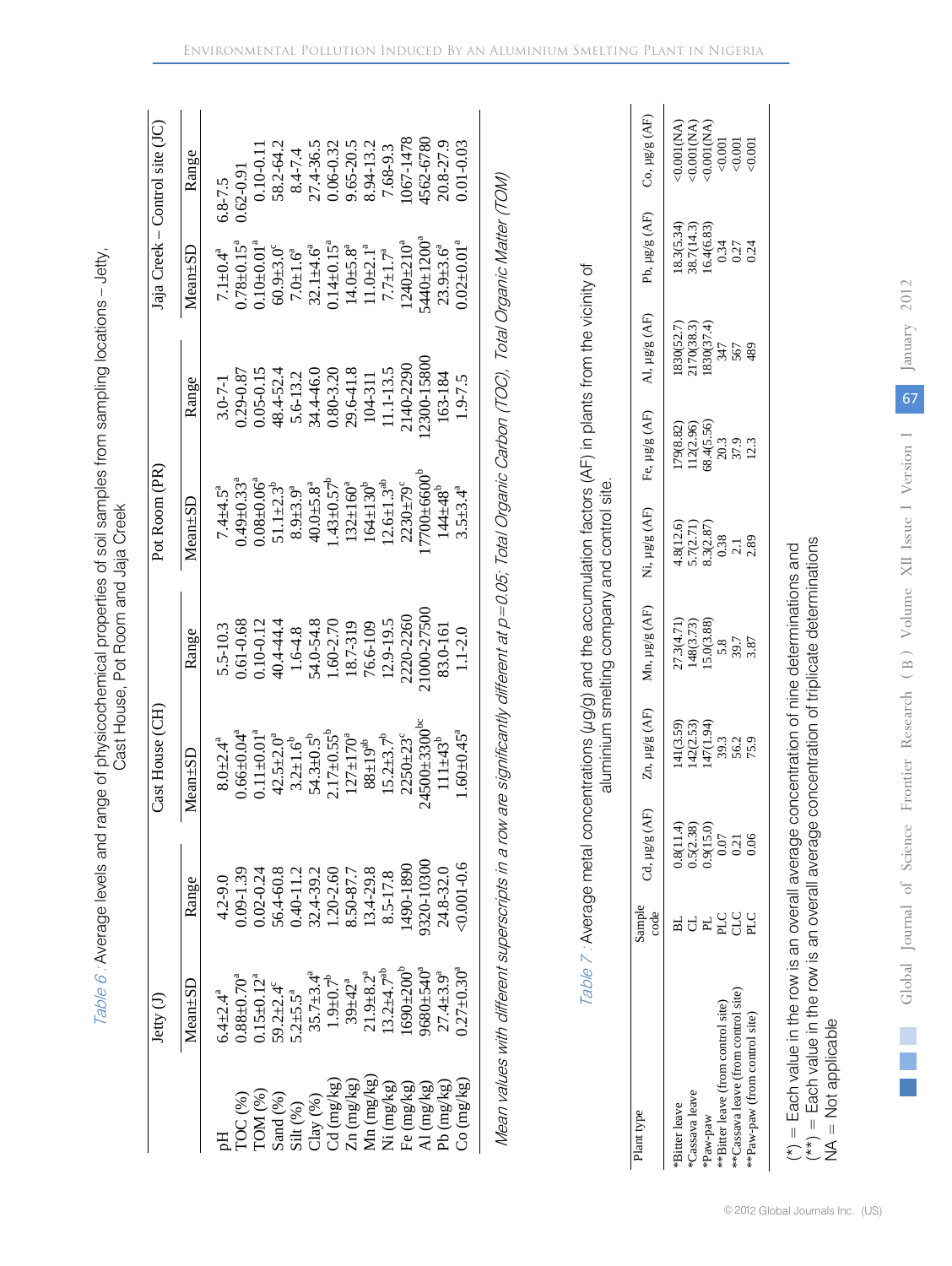

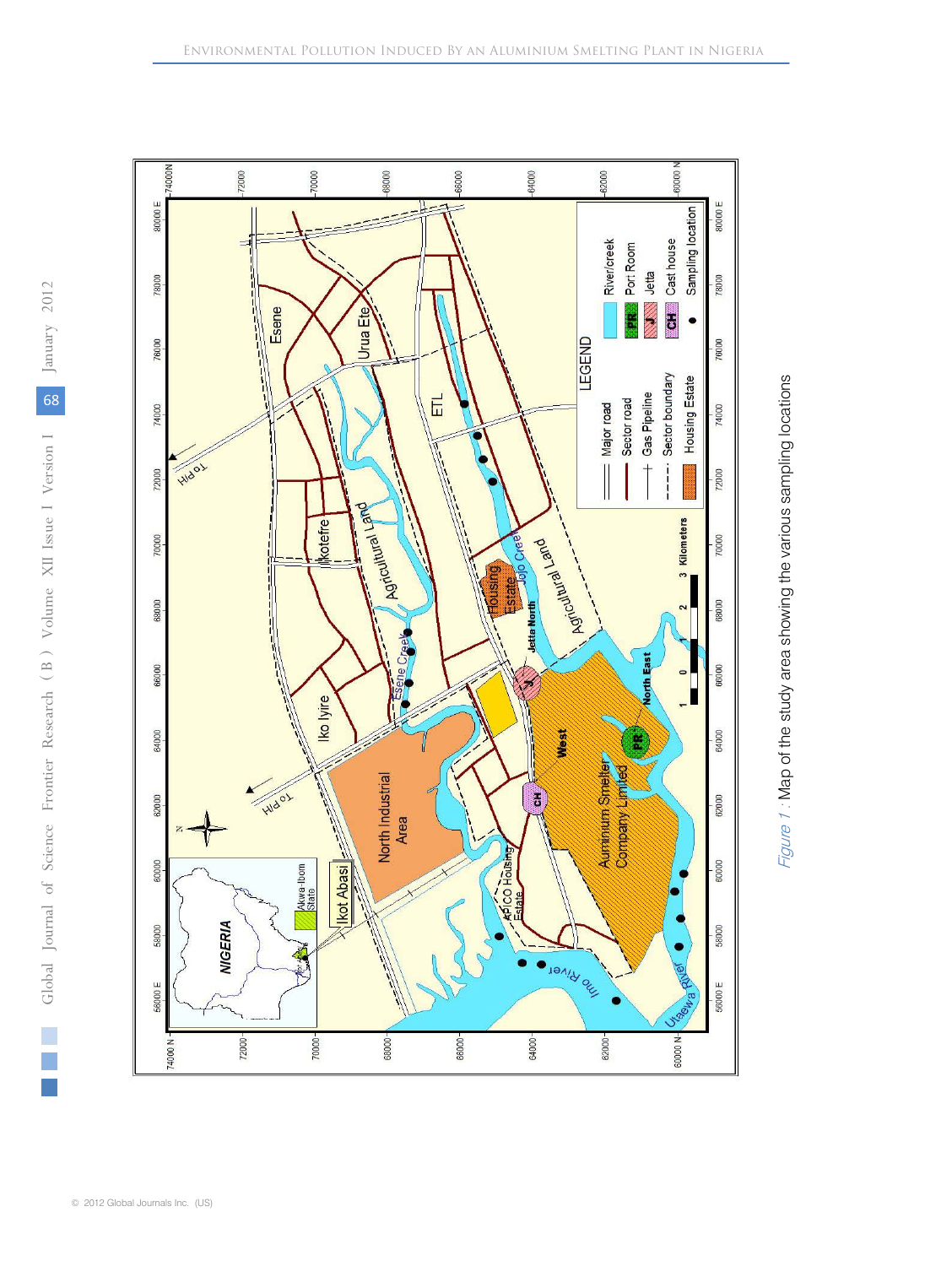

Figure 2 : Principal component biplot of heavy metal concentrations in Imo River (IR), Utaewa River (UR), Essene Creek(EC) and Jaja Creek (JC).



Figure 3 : Distribution of Cd, Mn, Zn and Ni concentrations ( $\mu$ g/g) within the soil profile.

T.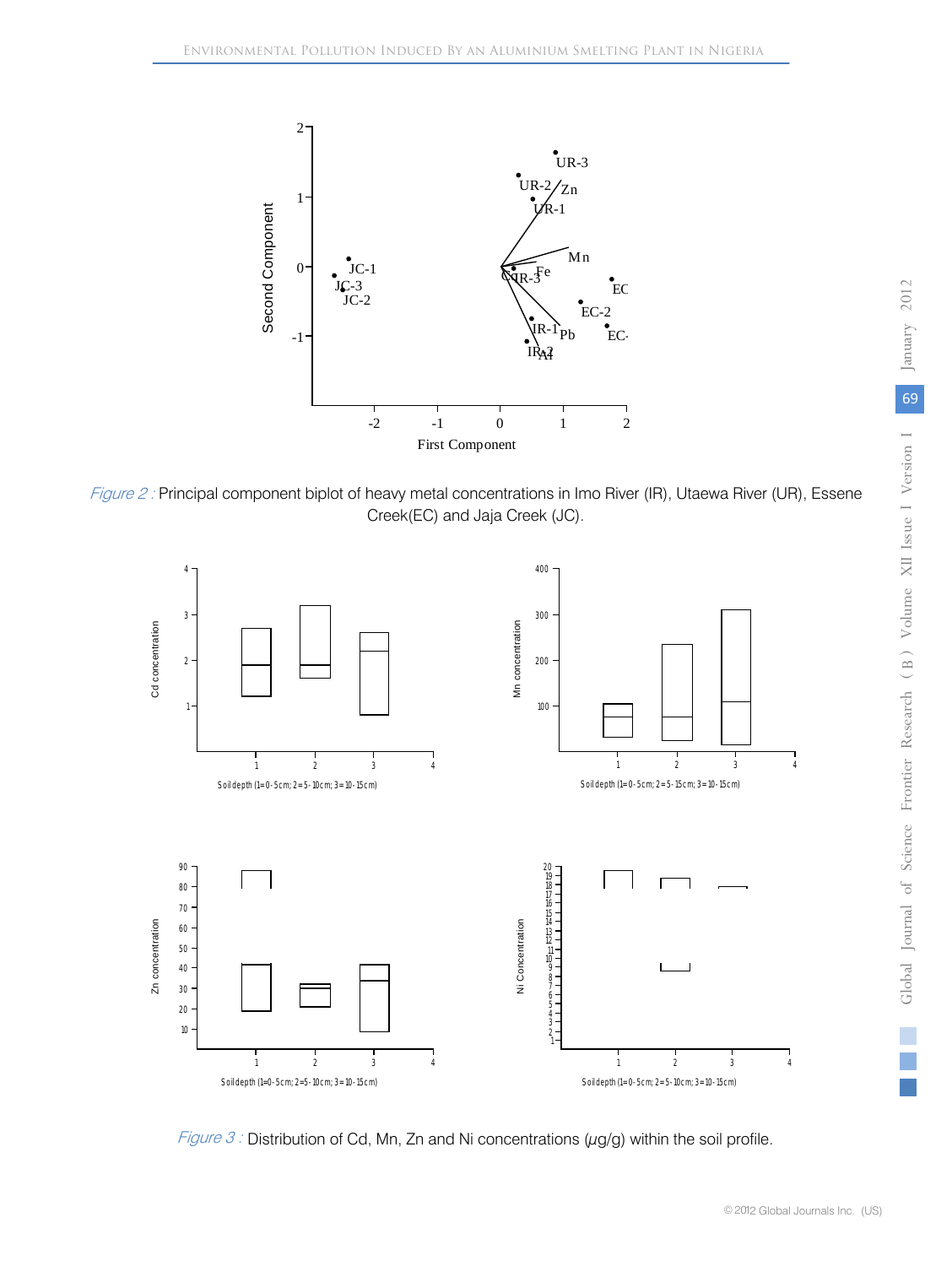

Figure 4 : Distribution of Fe, Pb, AI and Co concentrations  $(\mu g/g)$  within the soil profile.

p.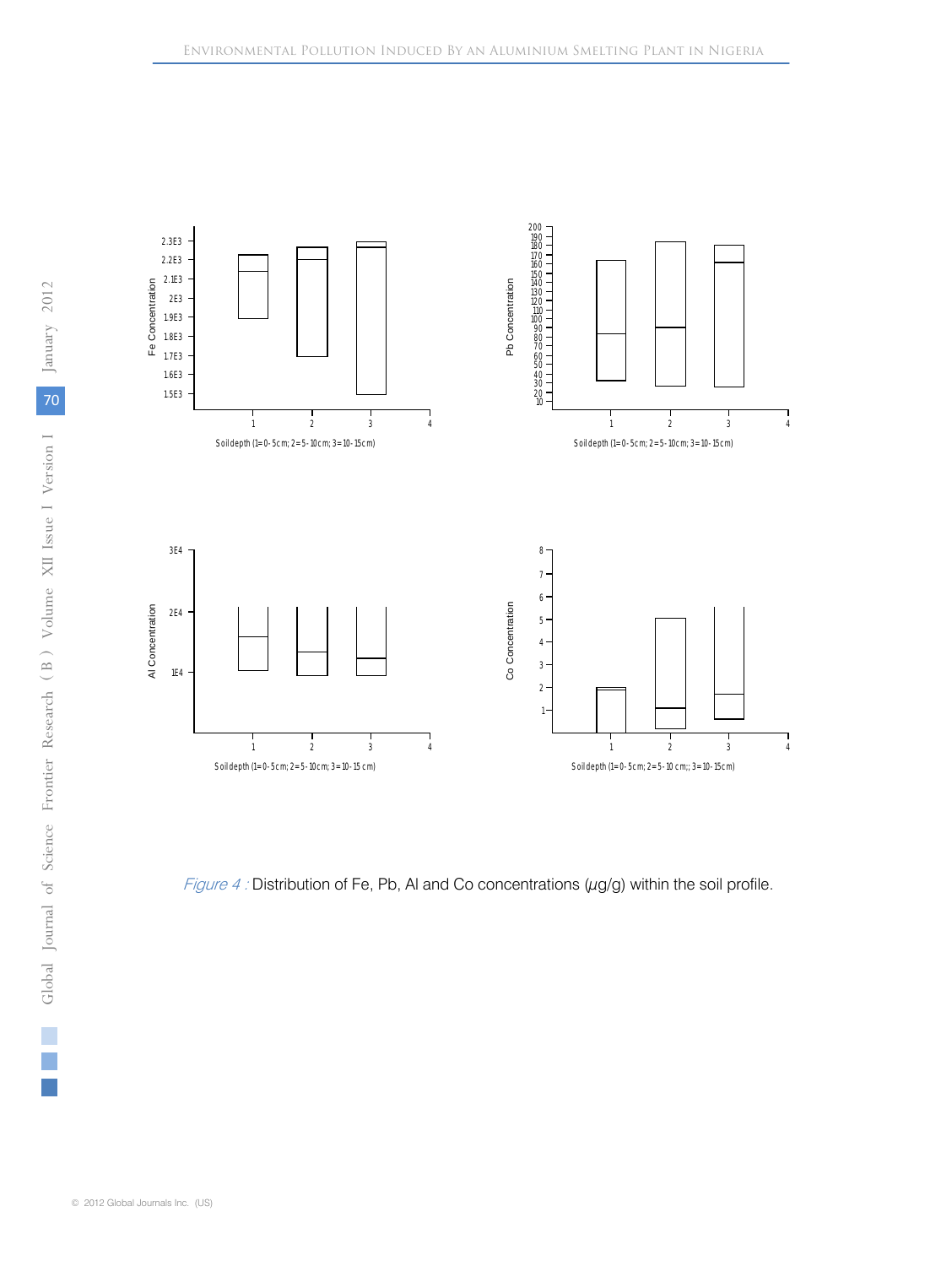

Figure 5 : Dendogram showing clustering of sampling on soil from various locations (Pot room=PR; Jetty= J; Cast House= CH, Jaja Creek= JC).



Figure 6 : Dendogram showing classification of metals concentrations in plants (Cassava leave= CL; Bitter leave=BL; Paw-paw=PL) from sampling sites and control site (Cassava leave= CLC; Bitter leave=BLC; Pawpaw=PLC).